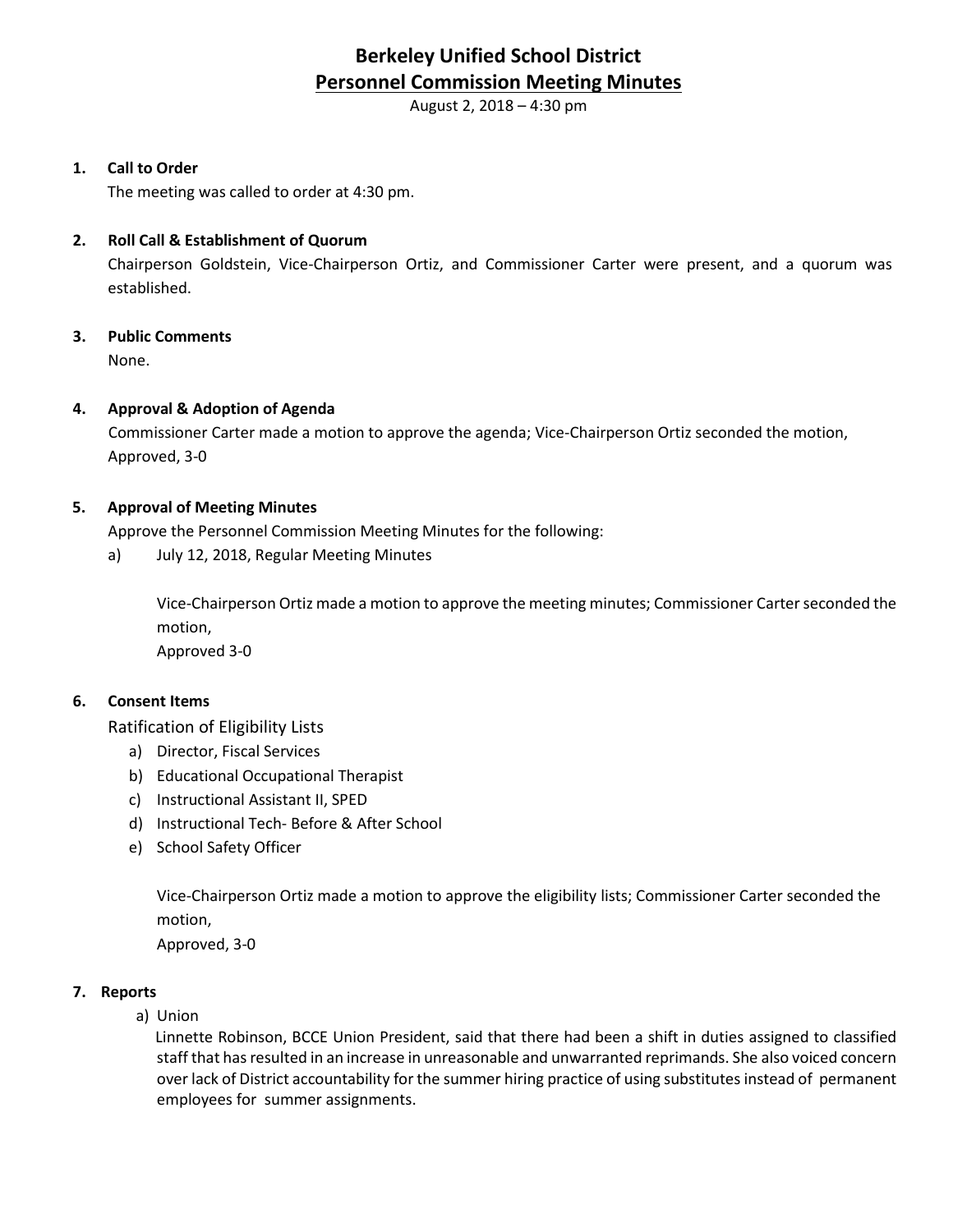#### b) District Reports None

#### c) Commissioners Reports

Vice-Chairperson Ortiz asked for an update regarding staff professional development. Chairperson Goldstein shared that she is pleased that the new Student Services Manager, James Wogan, has a strong social work background and education, and sees him as a force for good for coordination of staff training, particularly for the high-velocity positions. She also noted that the District's website had been upgraded. She advised that she would not hold office hours in August.

#### d) Personnel Director

i. New Hires and Examinations administered in the month of July Secretary Duwel, reported on the details about examinations administered in the month of July along with the summary and monthly statistics for the previous 2017-2018 school year. Chairperson Goldstein said it was an impressive effort for a small organization.

#### **8. Conference Items**

## a) Advanced Step Placement Request- E. Estrada,

Jose (Eddie) Estrada, the recently hired Restorative Justice Coordinator, requested an advanced salary step placement justified, in part, by his multiple years of experience working with BUSD students and with staff as a contract restorative justice coordinator. He said that due to his dedicated work at Berkeley High, students are now familiar with restorative justice practices, and that staff regularly reach out to him to help them with restorative justice practices. Mr. Estrada said that he will be collaborating with and helping to orient the second Restorative Justice Coordinator when that person is hired.

Vice-Chairperson Ortiz asked Secretary Duwel for the basis of her recommendation. She replied that she had considered Mr. Estrada's experience working at the high school and his education. She also noted that he was paid considerably more as a contractor. Chairperson Goldstein advised that she reviewed the original salary comparables provided by then-Director Rogosin, which she believed at the time they were first presented were too low and had separately researched data that showed the pay was higher elsewhere. She commented that Mr. Estrada's work is pivotal to the District's behavioral philosophy and it has been effective at the high school, particularly for level one and two issues. She said that she believes the step five compensation placement is fair and added that the District might need to re-level the position's salary in the future.

Vice-Chairperson Ortiz expressed concern about starting Mr. Estrada at step 5. Commissioner Carter asked about the criteria used to determine an advanced step placement. Secretary Duwel replied that placement can be based on prior work experience and difficulty in the recruitment of quality candidates for the role. Commissioner Carter said that given those two requirements he couldn't recall a time when the Commission granted a step five placement. Mr. Estrada said he understood the Commission's concerns, but he thought that the salary range was set low to begin with. Chairperson Goldstein agreed that the position salary is low and not competitive for the area. Commissioner Carter noted he preferred to review the salary data brought forward in previous meetings before making a decision. The Commission called a recess at 5:05 pm so Secretary Duwel could retrieve the salary data provided during prior discussions of this issue. The meeting was resumed at 5:10 pm.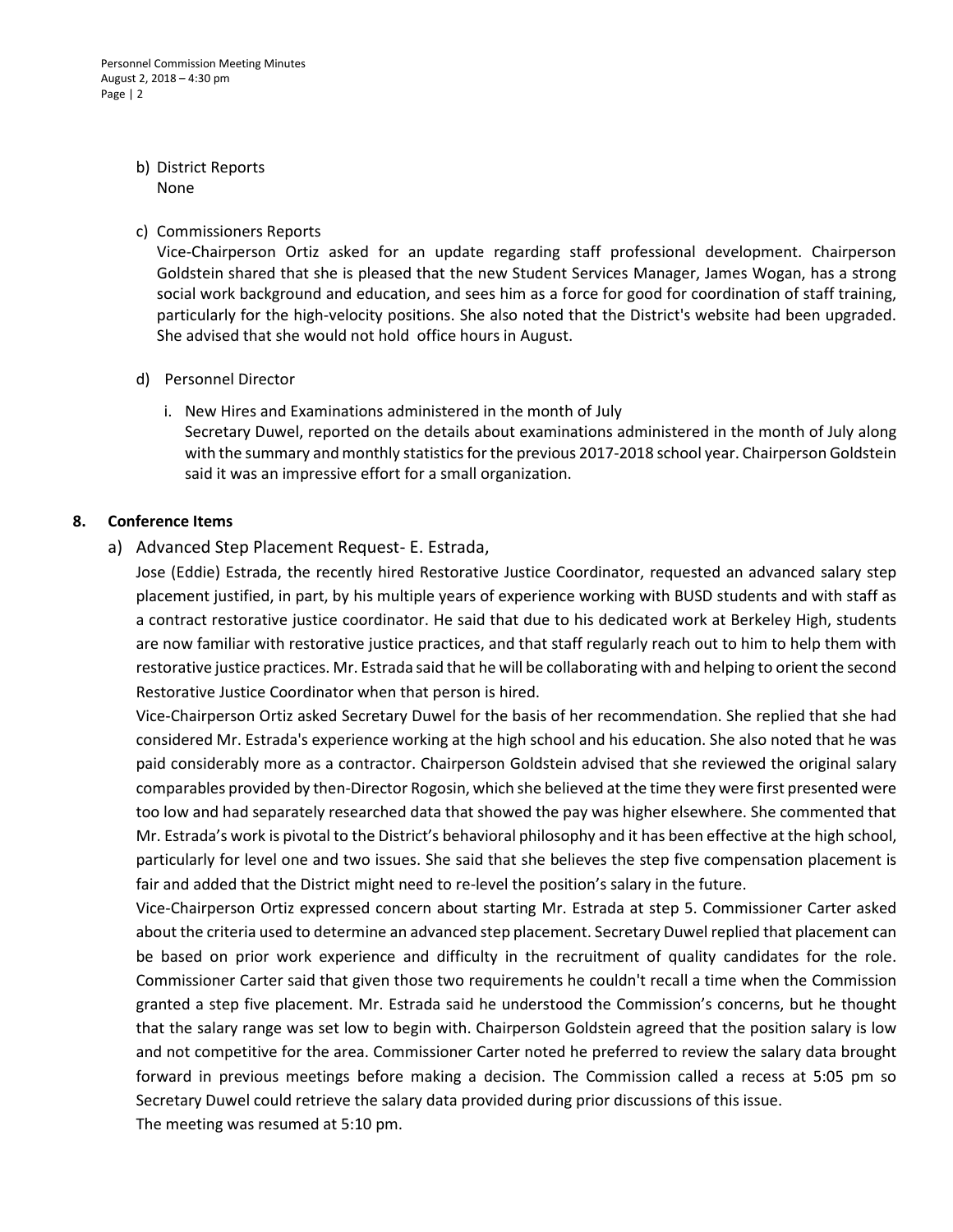Paula Phillips, Administrative Assistant III, said this was a prime example of how the District has lowballed classified positions when it comes to salary. She also noted that Mr. Estrada worked for the District as a contractor for two years, one of which was during a time when the position had been created and established as a regular permanent role. She added that there is a candidate on the Restorative Justice Coordinator eligibility list who became permanent recently and was not interviewed for the position.

Vice-Chairperson Ortiz said that when these salaries are reviewed, there must be better rigor around the salary surveys and selected comparables. He said he was reluctant to grant a step five salary placement because it reflects poorly on the Commission for not being more cognizant of the level of the position. Chairperson Goldstein said she supported the step 5 placement because BUSD should want to be competitive to retain the unique institutional knowledge employees in these few positions possess. BCCE President Robinson noted that Mr. Estrada doesn't just handle student issues, but also steps in to resolve staff issues, where there are no administrators capable of doing this.

Vice-Chairperson Ortiz made a motion to approve the advanced step 5 salary placement, Chairperson Goldstein seconded the motion, Aye- Chairperson Goldstein Aye- Vice-Chairperson Ortiz Commissioner Carter abstained. Approved 2-0

b) Request for Extension of Eligibility List- Lead Maintenance Engineer Vice-Chairperson Ortiz made a motion to extend the Lead Maintenance Engineer eligibility list; Commissioner Carter seconded the motion, Approved, 3-0

## **9. Closed Session**

a) Employee Discipline and Legal Matters - Government Code § 54954.5 (2017-D-01) (2017-D-02) (2018-D-01) The Personnel Commission went into closed session at 5:28 pm.

## **10. Report from Closed Session**

The Personnel Commission came out of closed session at 6:00 pm. Chairperson Goldstein reported that the appeal hearing scheduled times and dates were reviewed and that the Commission plansto move forward with those dates. She also announced that the Classified Director, Patty Duwel, will be taking an intermittent leave of absence starting August 9th.

#### **11. Public Comments**

None

#### **12. Next Meeting**

The next regular meeting to be held on September 6th at 4:30 pm.